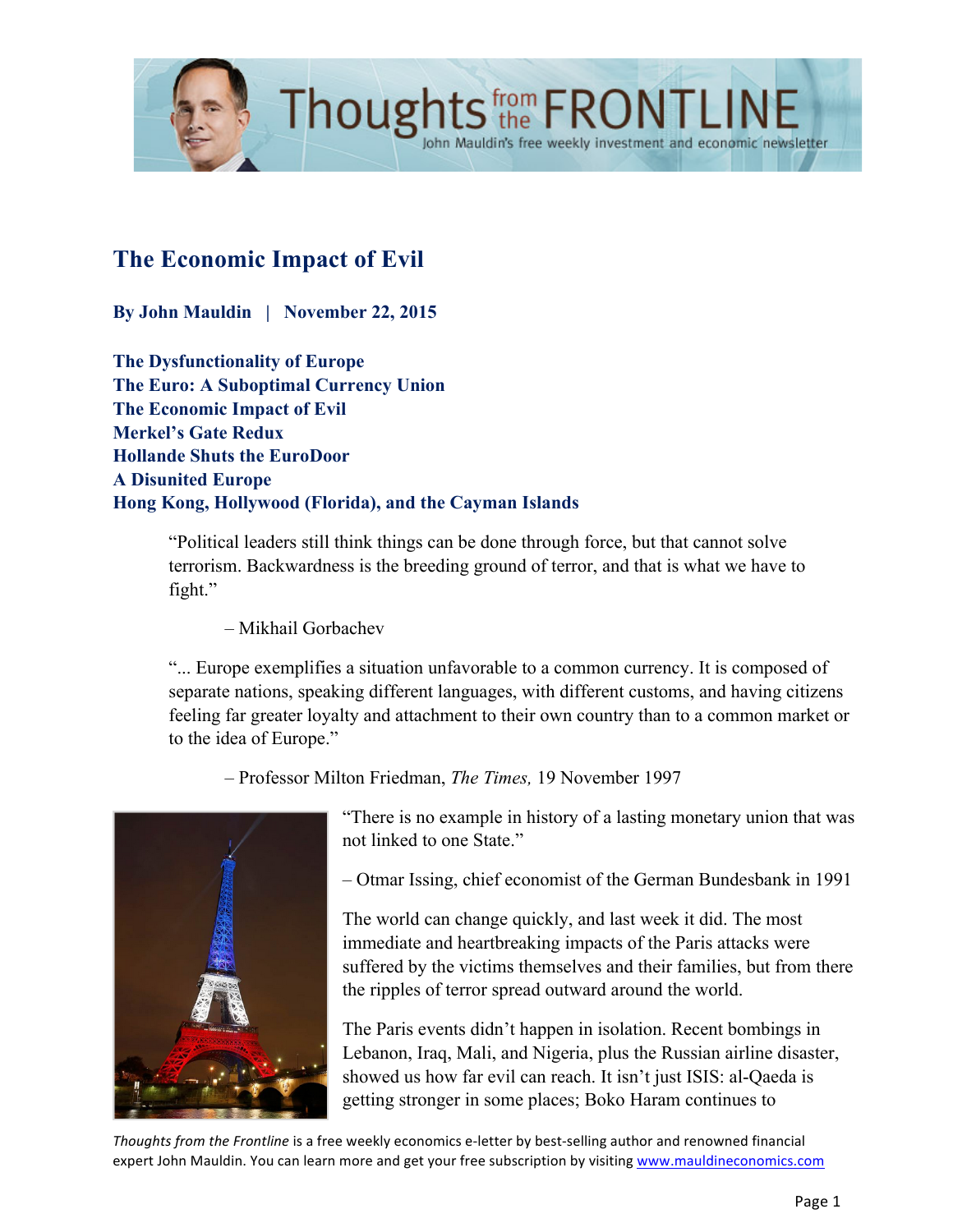strengthen in West Africa; there is a resurgent Taliban in Afghanistan; and the list goes on…

In addition to the catastrophic human cost it exacts, terrorism has economic impacts. It misallocates resources, distorts prices, and prompts adverse government policies. We all feel these effects, even if we live far from the terror zones.

Terrorism is global. So is the economy. We can't separate them. I'm sure you have spent time reading about the reaction to the terrorist attacks in Paris. I have been reading and thinking a great deal about the effects of recent events on the European Union. Much of what I've read seems to miss what I think is the larger context and what may be the real longer-term economic and geopolitical implications of these attacks. It should make for an interesting, and somewhat sobering, letter.

## **The Dysfunctionality of Europe**

The European Union works marvelously as a free-trade zone of separate nations, but the visionaries who launched the EU wanted it to be a political union, not just a free-trade zone. They felt that if they could create a political union, then even though the economic problems would be immense, the member countries would eventually come together on the economic front as well. That has not happened. In fact, a fitful political union has made the EU's economic problems worse.

Europe has three basic economic problems, which I've dealt with at length over the years:

1. Capital and goods flow from the peripheral countries of Europe to the core. This huge trade imbalance has no way to resolve itself. The peripheral countries were able to borrow money at German rates for many years, while the politicians in those countries exhibited no discipline in their budgeting process and ran up huge debts and deficits. Then the bill came due.

In the modern world, the normal way to resolve trade imbalances is through currency fluctuations. But in the Eurozone there is now just a single currency, and one size does not fit all.

2. Many Eurozone countries have run up unsustainable debts relative to their potential growth. Unsustainable, that is, under a normal interest-rate regime. After the collapse of Greece, the European Central Bank, worried about contagion effects, lowered interest rates dramatically; and countries like Italy took on large amounts of additional debt. What is now nearly a 140% debt-to-GDP ratio in Italy is manageable when interest rates are only a few points. That ratio would be a disaster at 6 to 8%, and Italy would soon be Greece. It should be noted that, even with the low rates, the Italian debt-to-GDP ratio increases each year.

As you may recall, I visited with a senior economist at the Italian central bank a few years back and confronted him about the logic of the country's debt level and the question of potential interest rate increases. I came away with the distinct impression that the answer was "[ECB President Mario] Draghi has our back." I remember remarking to you on the Bank of Italy's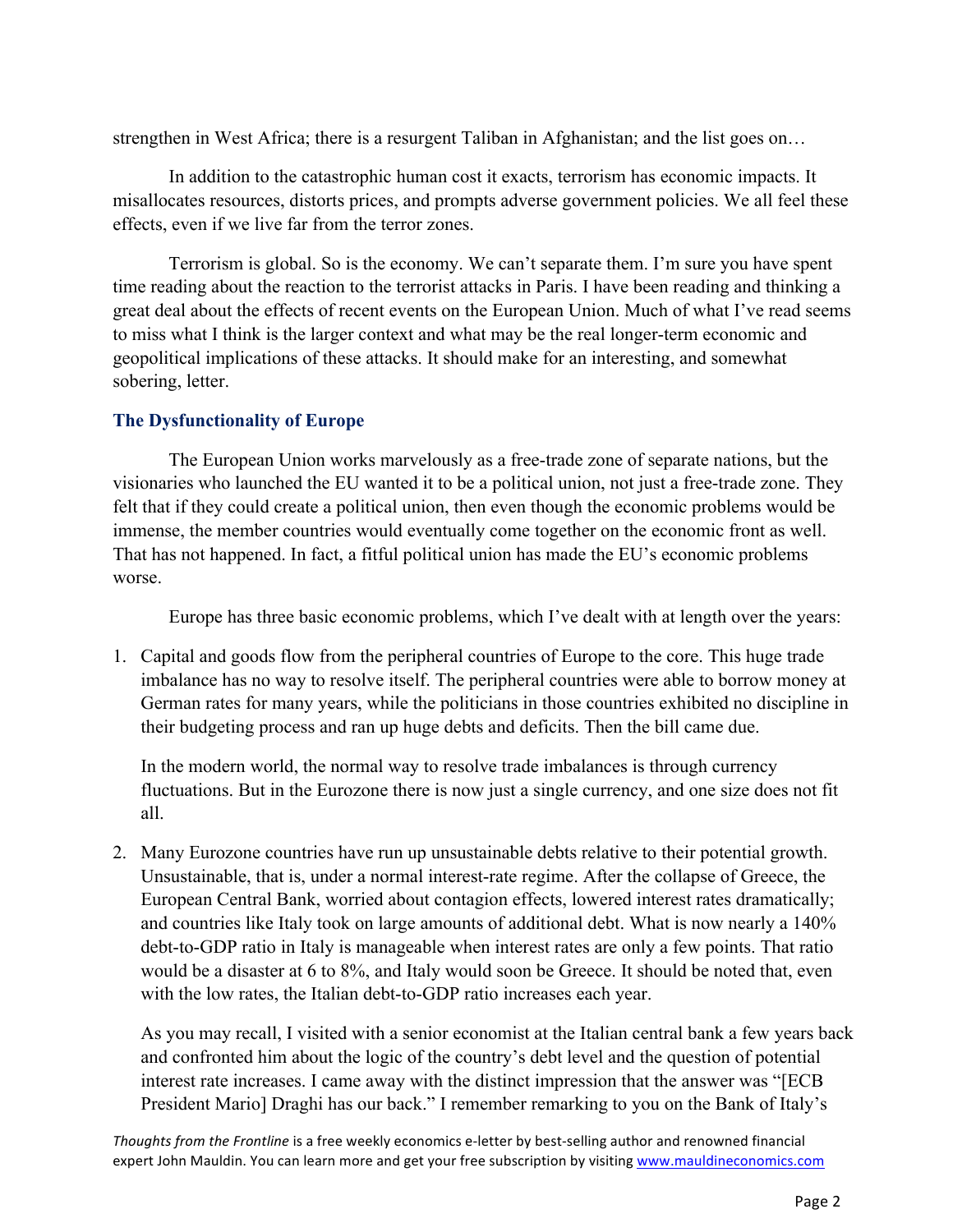confidence in the sustainability of what was then a 125% debt-to-GDP ratio.

Draghi gives at least one speech every few months begging the peripheral countries to reform their labor markets and fiscal budgets during this low-interest-rate regime he has given them. He knows it can't last forever and that without market and labor reforms the peripheral nations cannot grow their way out of the debt problem.

3. As bad as the entitlement situation is in the US, it is worse in most of Europe, especially in the problem countries (including France!). Given the demographics involved, these countries simply cannot sustain their governments' promises. They have no room to increase taxes without severely damaging their economies even further.

### **The Euro: A Suboptimal Currency Union**

Let's deal briefly with the first problem: trade imbalances in the currency zone.

Many of us take our national currencies for granted, and we assume there have always been dollars, pounds, or yen. In fact, for a long time individual banks issued notes promising the holder to exchange the notes for gold upon demand. The concept of a national currency is actually one that came about very late in history.

Before the euro was created, the economist Robert Mundell wrote about what made for an optimal currency area. His work was so important that he won a Nobel Prize for it. He wrote that a currency area is "optimal" when it has

- 1. Mobility of capital and labor
- 2. Flexibility of wages and prices
- 3. Similar business cycles
- 4. Fiscal transfers to cushion the blows of recession to any region.

Europe has almost none of these. Very bluntly, that means it is not a good currency area.

As Otmar Issing, chief economist of the German Bundesbank stated in 1991, "There is no example in history of a lasting monetary union that was not linked to one State." And that state has to be a fiscal union, which the Eurozone and the EU in general are not. Further, there are significant differences among the economies of the various countries composing the Eurozone.

The United States is a good currency union. The same currency serves just as well in Alaska as it does in Florida and as well in California as it does in Maine. If you look at economic shocks, the US has absorbed them pretty well. If you were unemployed in Texas in the early 1980s after the oil boom turned to bust, or in Southern California in the early 1990s after post-Cold War defense cutbacks, you could pack your bags and head to a state that was growing. And that is exactly what happened. That doesn't happen in Europe. Greeks don't pack up and move to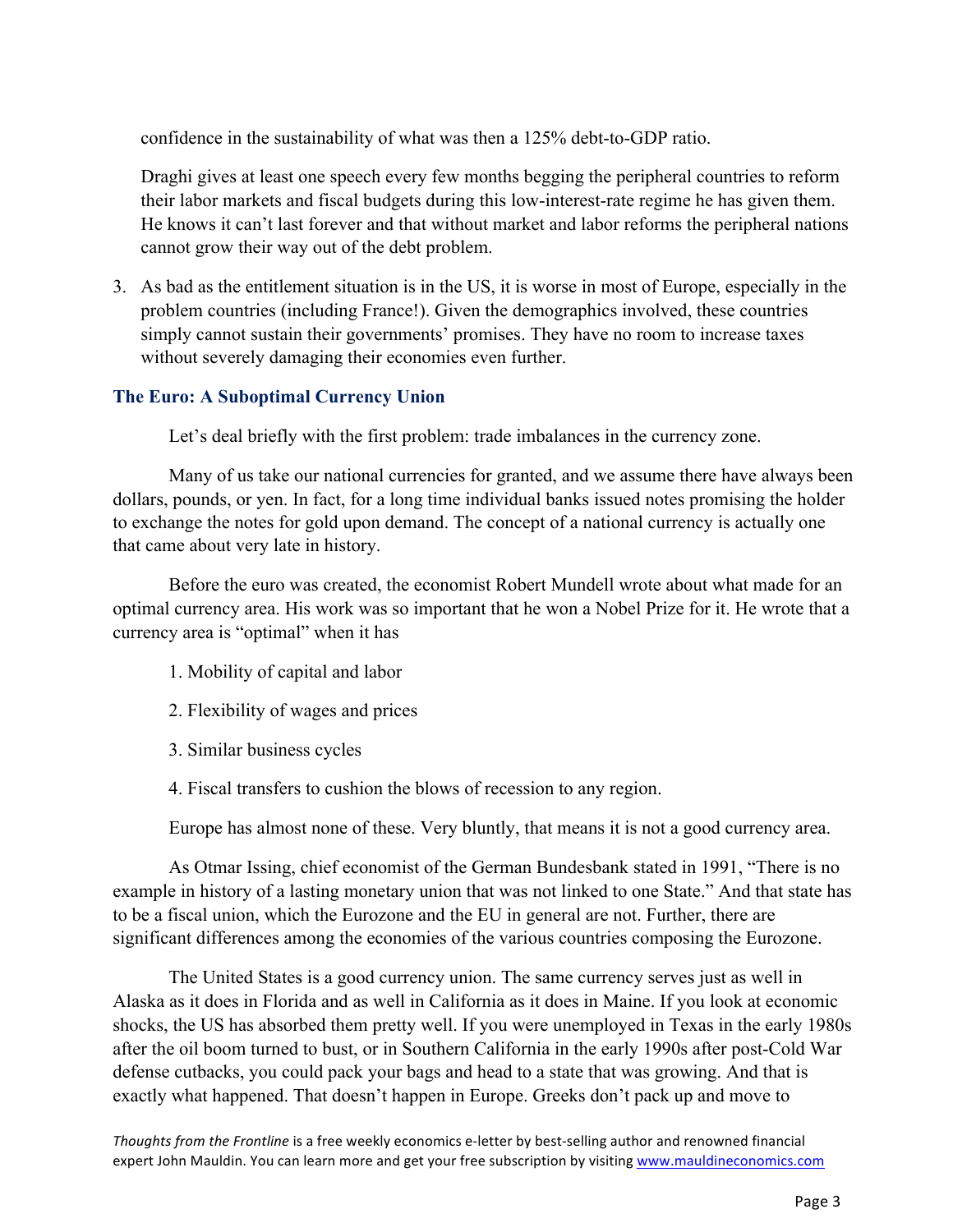Finland. Greeks don't speak Finnish (no one does, outside Finland). And if unemployed Americans stayed in Texas or California, they would have received fiscal transfers – employment benefits and various forms of welfare – from the central government to cushion the blow. There is no central European government that can make fiscal transfers. So the US works because it has mobility of labor and capital as well as fiscal shock absorbers.

There are other good currency unions around the world. China comes to mind, as does Canada. There are numerous countries that work very well as currency unions but are in fact amalgamations of various regions with historically different identities. But those currency unions evolved over time and did not simply turn up one bright New Year's day, as the Eurozone did on January 1, 1999, an ostensible union among countries with very disparate economies and wealth.

The euro works like a gold standard. Obviously the euro isn't exchangeable for gold, but like the gold standard, the euro forces adjustments in real prices and wages instead of exchange rates. And, much like the gold standard, it has a recessionary bias. Under a gold standard or the euro regime, the burden of adjustment is always placed on the "weak-currency" countries, not on the strong countries.

Under a classical gold standard, countries that experience downward pressure on the value of their currency are forced to contract their economies, which typically raises unemployment because wages don't fall fast enough to deal with reduced demand. Interestingly, the gold standard doesn't work the other way. It doesn't impose any adjustment burden on countries seeing upward market pressure on currency values. This one-way adjustment mechanism creates a deflationary bias for countries in recession. The deflationary bias also makes it likely, at least by historical measures, that a gold-standard regime will see a higher average unemployment rate than will a freely floating currency regime.

In the Eurozone, Greece can't simply devalue its currency, or even let the markets do it. So it suffers 25% unemployment (50% youth unemployment) as it tries to bring its trade balance back into equilibrium. The same thing is happening in Spain and the other peripheral countries. To receive the fiscal help they need, they must turn to Germany and the other Eurozone core countries, which impose draconian austerity on the countries receiving help. As I wrote four years ago, the necessary rebalancing process will take at least a decade. Greece's debt will be larger and more unsustainable at the conclusion of that process than it is today. The question is not whether Greece will default on its debt, but when and at what cost.

It is ironic that during the first ten years after the creation of the euro, the European periphery experienced large increases in wages and prices compared to the core. While prices and wages were stagnant in Germany, they grew rapidly at the periphery. This dynamic made the periphery very uncompetitive relative to Germany and the rest of the core. The result? Peripheral countries imported a lot more than they exported and ran large current account deficits. The only way to turn this trend around is through real cuts in wages and prices, resulting in internal devaluations and deflation. This approach is hugely contractionary and has clearly created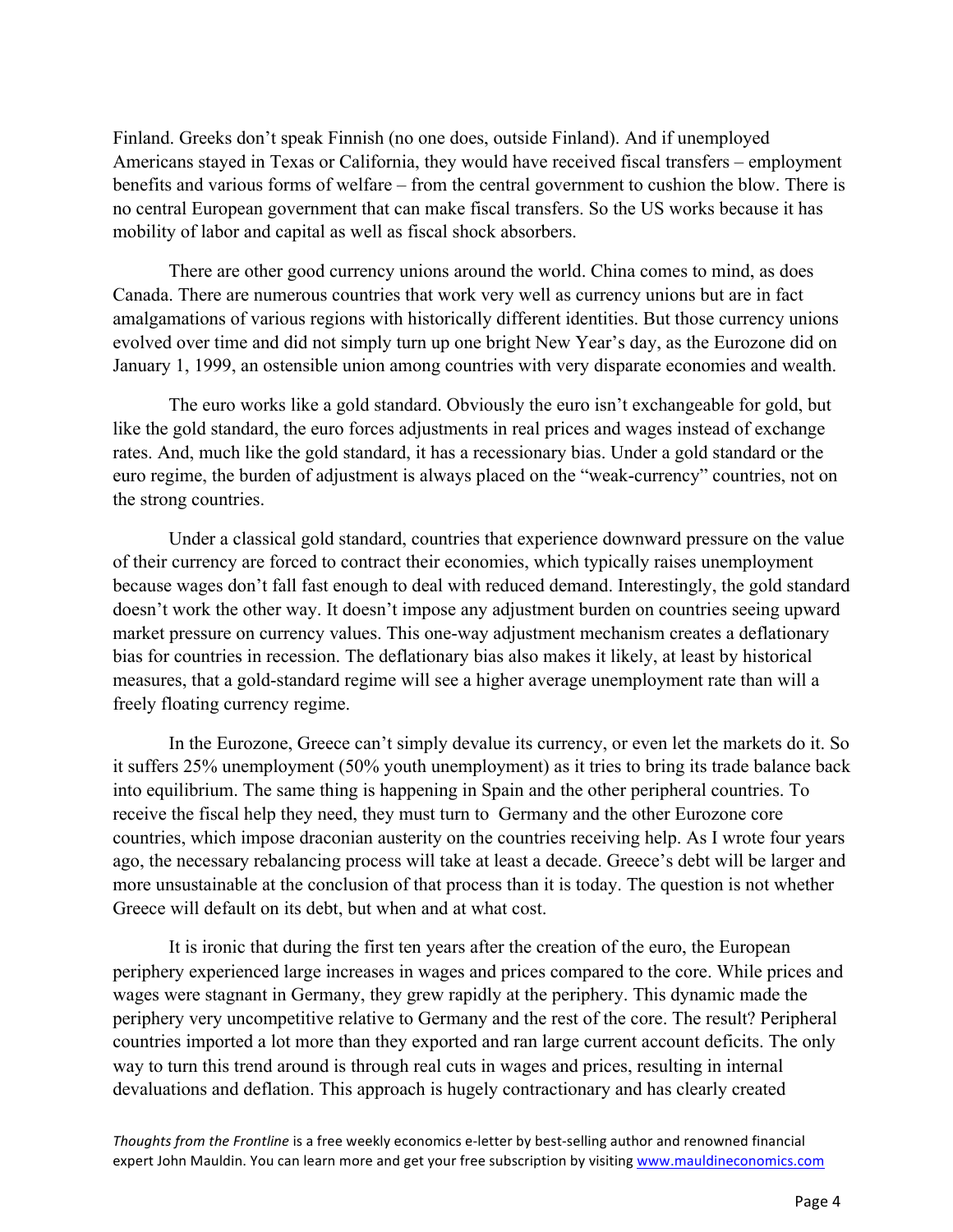tremendous problems in the European periphery, starting with massive unemployment. Because there was no available "quick fix" of actual currency devaluations, the process has been long and ugly, especially if you are a worker in a peripheral country.

All these pressures have created an intense political debate over the policies that should be adopted. In numerous countries we are seeing rising political parties on both the right and the left begin to take "market share" from the more centrist parties that have been in control for decades. Portugal seems to be in outright revolt, as was Greece for a period of time.

My friend and geopolitical expert George Friedman is pessimistic about the viability of the Eurozone and has said for a long time that he thinks immigration issues will be the final wedge that splits the union. I have been somewhat more sanguine, because the political leadership of Europe, both left and right, is very committed to the idea of a political union. They will do, as Mario Draghi has said, "whatever it takes." I think the European Union still has a chance, if only a small and expensive one, to be viable.

The European Union is a wonderful political idea but not a good economic idea. It was politics that created Europe, and it is politics that holds Europe together. The EU's political leaders and other elites are committed to holding it together. Understand, the idea of a United Europe is an article of faith, imbued with all the ferocity and fervor of any religious belief with which I'm acquainted.

There are many True Believers in a vision of a United Europe. I believe that, to hold their union together, the leaders at the core will ultimately be willing to absorb all the debts of all the various member nations and put them on the balance sheet of the European Central Bank, basically nationalizing all the debt. They will then be willing to sacrifice their individual countries' fiscal autonomy on the altar of the European Union.

All of the problems I mentioned above can be solved by political decision making, but it must be understood that the solutions will come at an unimaginably high cost, running to many trillions of euros. The longer Europe puts off the day of reckoning, the bigger the bill will be. Whatever the ultimate bill is, the euros to pay for the transition will not exist, so they will have to be manufactured; and ultimately the value of the euro itself will be considerably reduced on world markets, just as the current manufacturing of Japanese yen is diminishing that currency's value. If you are a True Believer, you might be willing to pay the price.

Either the Eurozone will be re-forged as a true political union, or it will break up. When you come to the end game, there is really no middle ground. Oh, I suppose that Mario and his successors can print and monetize for another decade, but they can't do so without the euro's suffering a large reduction in value. There are going to have to be major reforms, or the euro will continue to "adjust." Right now, Europe seems quite comfortable with the idea that the euro will eventually fall to parity with the US dollar. But what happens when the euro is at \$.80 to the dollar? Does Europe want to go down that rabbit hole another 25%?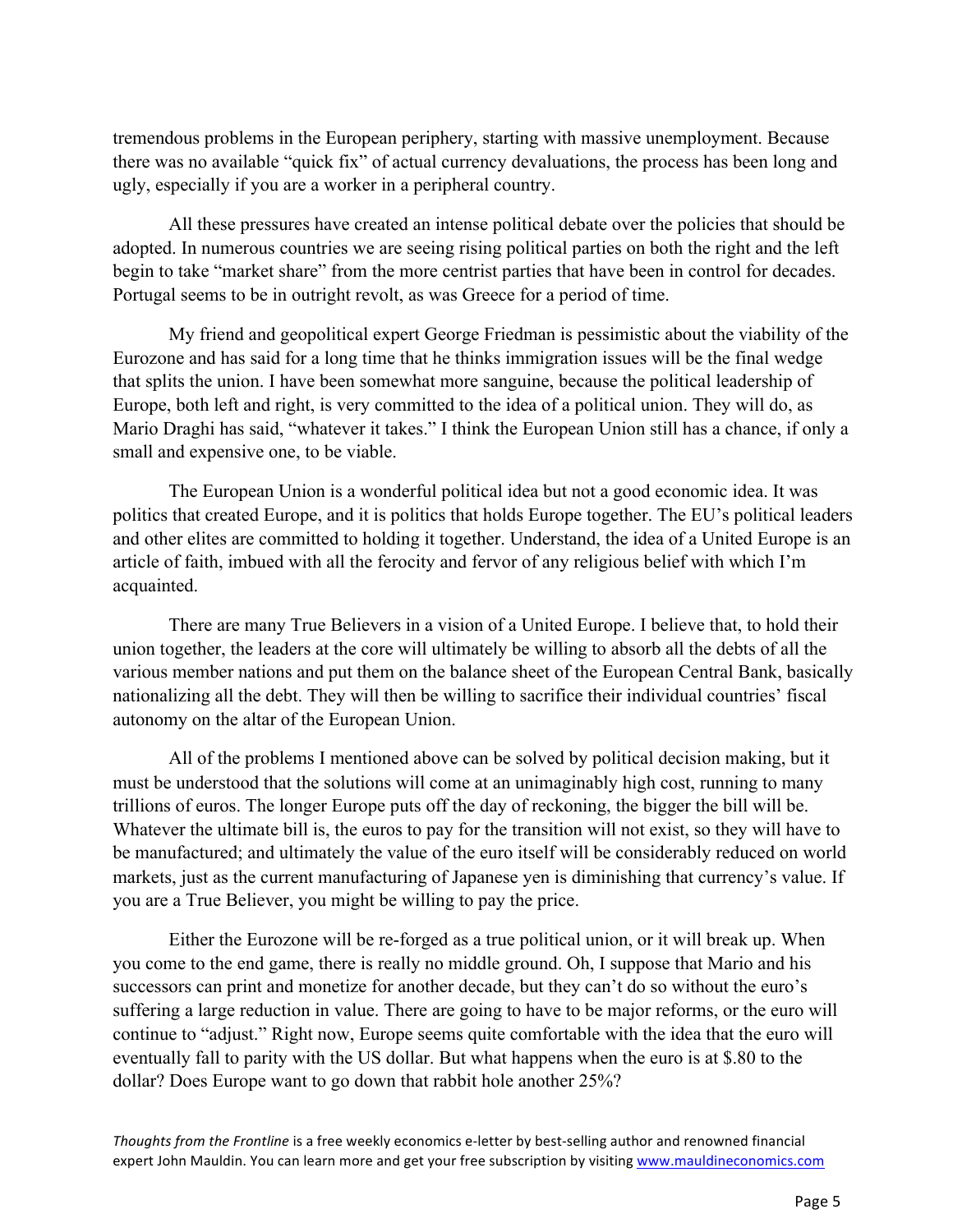Into that volatile mix of politics and economics, let's now throw in terrorism, immigration, and the refugee crisis.

## **The Economic Impact of Evil**

I saw a report referenced on Bloomberg last week that said 2014 was the costliest year for terrorism since 2001, in both financial terms and human lives lost. That assertion seemed remarkable, so I went to the source. The Institute for Economics and Peace is an Australian nonprofit think tank. I can't vouch for their expertise, but their ["Global Terrorism Index"](http://www.visionofhumanity.org/#/page/our-gti-findings) is still interesting.

Their report calculates that the worldwide economic cost of terrorism was \$52.9 billion in 2014, an all-time peak. That's the GDP of a small country, gone up in smoke (literally).

IEP arrives at that number by adding up property damage along with medical costs and lost income for victims. They do not include the indirect costs of preventing or responding to terrorist acts.



How much money does the world spend to cope with the mere *possibility* of terror attacks? The US Transportation Security Administration's 2014 budget was \$7.4 billion. TSA is only one of several agencies focused on terrorism, and the US is only one country.

Think about all the private security guards, construction costs of hardening office buildings, executive and staff time spent dealing with the inevitable headaches and delays, and much more. Pick a very large number. Whatever that number is, you can bet the cost will go much higher after what happened last week. For instance, how much did it cost to shut down Paris for a weekend?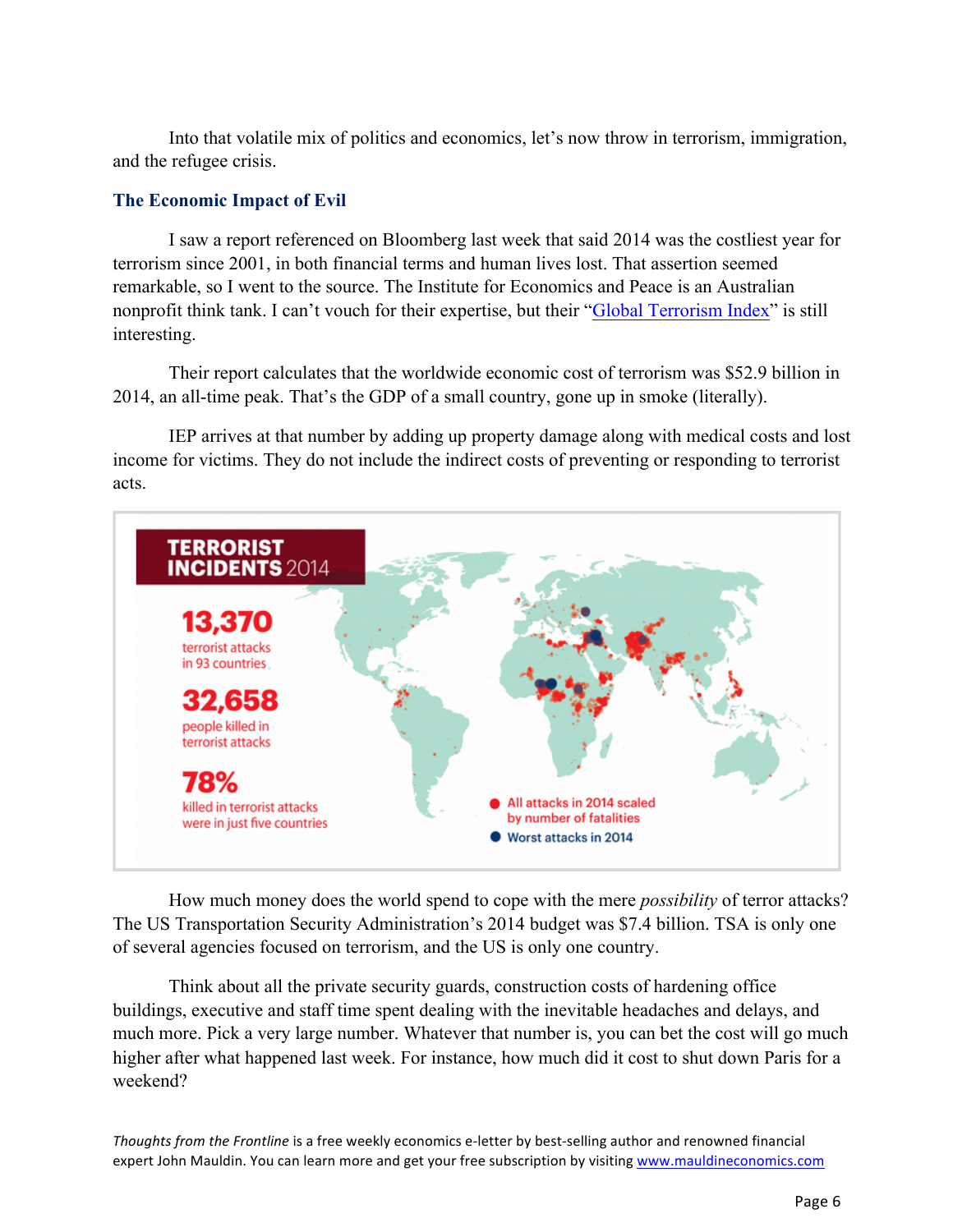### **Merkel's Gate, Redux**

Looking back at my past newsletters is always interesting (and frequently humbling). It's a bit like entering a time machine. Reading what I said in the past underlines how the world has changed in the meantime.

Only two months ago (Sept. 20), in ["Merkel Opens the Gates,"](http://www.mauldineconomics.com/frontlinethoughts/merkel-opens-the-gates) I looked at Europe's refugee crisis. Germany's Angela Merkel had just promised to accept 800,000 refugees this year, and was pushing other countries to help.

I don't often quote myself, but the following excerpt from that letter helps set the stage for what we will discuss below.

And while Merkel says Germany can take 800,000 immigrants, notice that they are instituting border controls to stem the flow. It's is all well and good to say you can absorb nearly a million immigrants, but where you going to put them? How will you feed them or school them? That effort takes planning and time, planning and time that have not been much in evidence the past few years in Europe.

Just as the Grexit crisis showed us the underbelly of European monetary integration, the refugee crisis highlights the huge difficulty of political integration. Hungarians, Slovaks, and Czechs do not want Brussels telling them how many Syrians they must admit and support. I don't blame them.

Ambrose astutely points out that Europe must now deal with an east-west split on immigration along with the still-unbridged north-south economic chasm. Yet EU leaders push blithely on, thinking they can roll right over their opposition. To them each crisis presents another opportunity to impose structure and an artificial unity from the top down.

Read that last sentence again. Have we seen EU leaders pushing top-down solutions to the ISIS-inspired attacks? No. We see the opposite. Countries all pledge cooperation, but they want it on their terms. The EU central command all but disappeared in the aftermath of the Paris attacks. I think this is significant, like "the dog that didn't bark" in the venerable Sherlock Holmes story.

European unity was already wearing thin before last week. Just two months ago, Merkel's German government, along with the EU authorities, thought they could impose their desire to accept more immigrants on the entire union. Eastern European states (and many individuals all over Europe) didn't like that idea at all. They refused to cooperate.

Look what happened next. The German public's initial generosity faded quickly as people grasped the magnitude of the task. Merkel's political allies began peeling away. Her grip on power started looking shaky.

Elsewhere in Europe…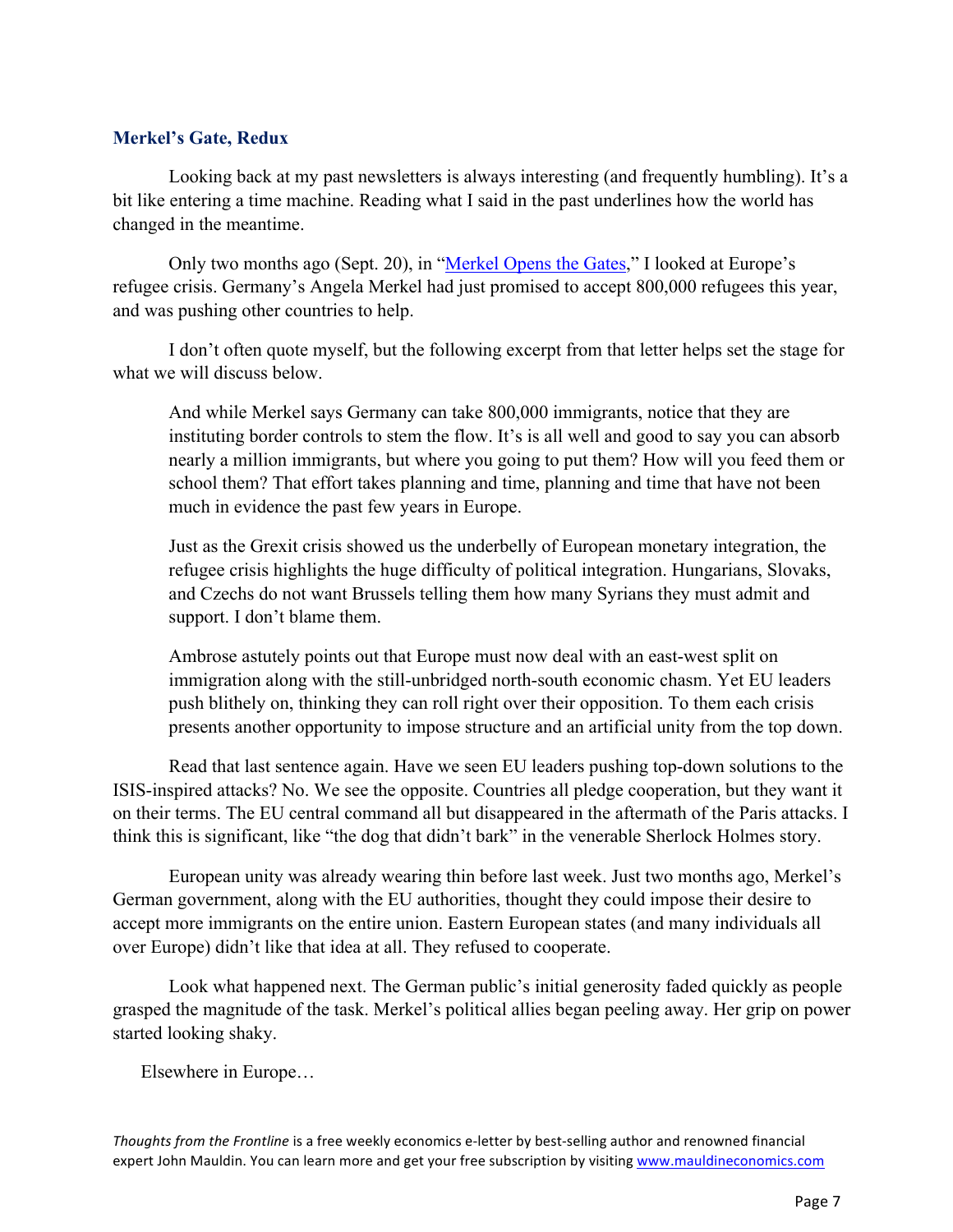- Protests again erupted in Greece over EU-imposed austerity measures.
- A left-wing coalition brought down a euro-friendly Portuguese government just two weeks after it took power.
- Spain's Catalan region moved forward with its secession effort.
- "Brexit" sentiment grew in the UK.

The "European problem" was not improving even before Paris. Then the shooting started.

## **Hollande Shuts the EuroDoor**

You might think all the minor issues would fall by the wayside in a true crisis. Francoise Hollande's first impulse was to reach out to his EU neighbors for help, right?

Wrong. Within hours, he issued orders to close France's borders with its EU neighbors. There was real fear that more attacks would follow, and Hollande essentially decided that France would stand alone. And indeed, there are reports from the hacker group Anonymous that ISIS plans to strike all over the world today [Sunday].) Yes, Hollande subsequently relaxed, but his initial reaction tells us something important. So does the way Merkel and her EU friends blended into the woodwork when Paris was hit. This isn't what you expect to see in a healthy alliance.

That's because the EU is not a healthy alliance. Different countries have radically different views of national sovereignty and responsibilities. If they can't put their heads together on handling refugees and fighting terrorism, how can they possibly cooperate on fiscal policy? How can they maintain a common currency? Or maintain enough political support from very nervous voters?

On Monday, Hollande formally invoked the European Union Treaty's "mutual defense" clause, which says member states must help any other member facing armed aggression. What does this mean? *No one knows.* This is the first time any EU member asked for aid.

It does not sound as though EU leaders are anywhere near a united European response. They have simply agreed to talk about the problems. Meanwhile, ISIS is planning its next attack. This is why Hollande acted alone that first chaotic night – and why the euro currency is now several steps further down the path wending toward oblivion.

## **A Disunited Europe**

George Friedman sent around some private thoughts last week. I convinced him to let me share them as an issue of *Outside the Box,* which you can read [here](http://www.mauldineconomics.com/outsidethebox/paris-sharm-el-sheikh-and-the-resurrection-of-old-europe). I think George's assessment of European unity, or lack thereof, is right on the money. The immigration crisis was already coming to a boil ahead of the Paris attack. Here's George:

Had Europe been functioning as an integrated entity, a European security force would have been dispatched to Greece at the beginning of the migration, to impose whatever policy on which the EU had decided.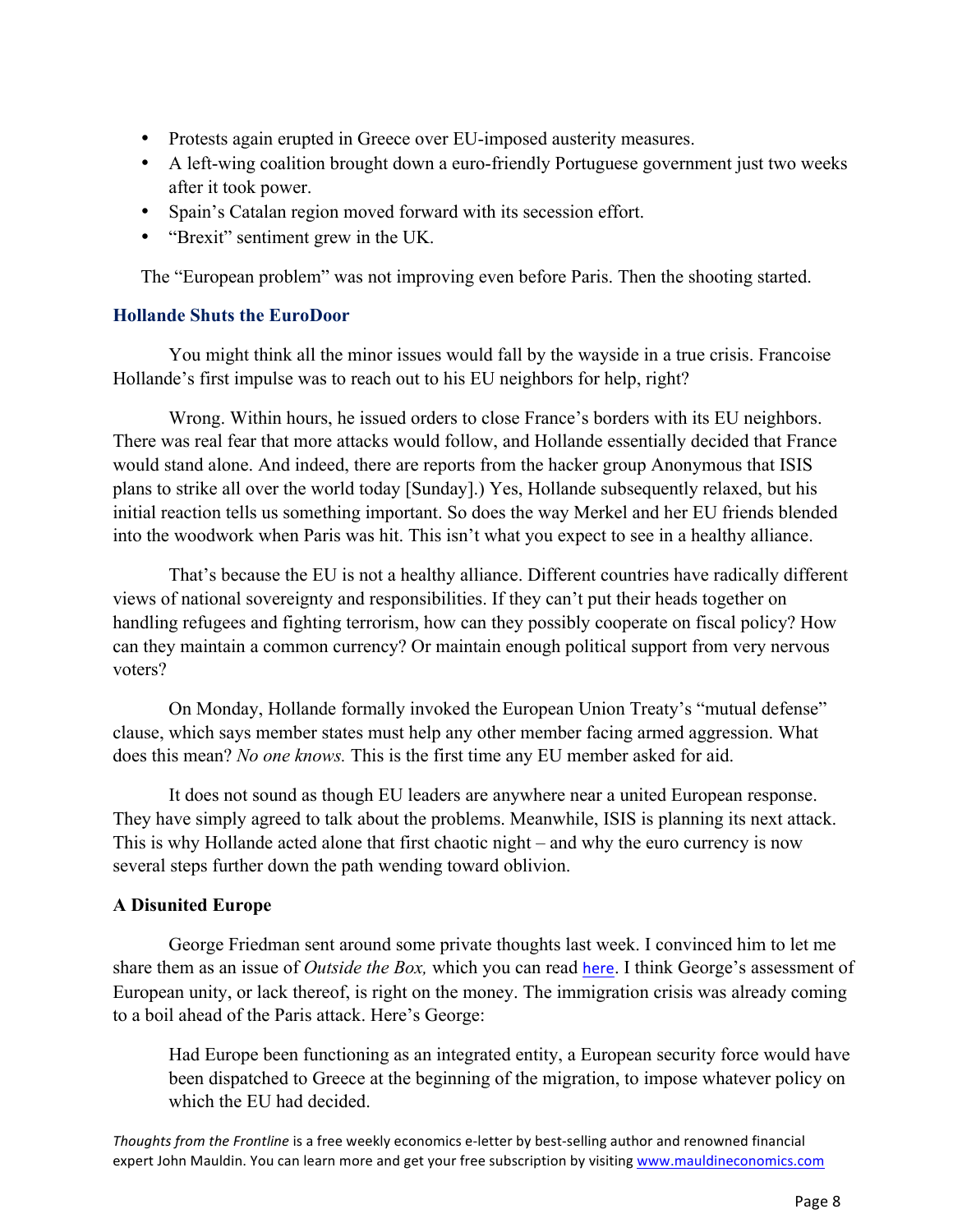Instead, there was no European policy, nor was there any force to support the Greeks, who clearly lacked the resources to handle the situation themselves. Instead, the major countries first condemned the Greeks for their failure, then the Macedonians, as the crisis went north, then the Hungarians for building a fence, but not the Austrians who announced they would build a fence after the migrants left Hungary.

Between the financial crisis and the refugee crisis, Europe had become increasingly fragmented. Decisions were being made by nation-states themselves, with no one being in a position to speak for Europe, let alone decide for it.

Exactly. This is Europe's core financial problem as well as its political barrier. The EU nominally speaks for the whole alliance, but it never says much because it takes forever for all the members to decide anything. All it takes is one holdout to bring the whole apparatus to a halt – and someone always holds out.

ISIS is not, as Obama said, the JV team. They are the real deal. All the talk I've read about dislodging ISIS is just that – talk. They have 100,000 battle-hardened soldiers, are relatively wellfinanced, and are remarkably adept at utilizing social media. Paul Kagan estimates that it would take 50,000 troops to create a safe zone for Syrian refugees in Syria and simply to contain ISIS to the territory it holds today.

I think that estimate significantly underestimates the zealotry and ambition of ISIS. They are intent upon establishing a caliphate. They recruit additional psychopathic soldiers every week. They have a functioning government, albeit one that we don't like and one as barbarous and backward as any government the world has seen for centuries. Seriously, they have published manuals explaining that it is perfectly within their religious law to have sex with pre-pubescent girl slaves. And to stone women for offenses against Sharia law, etc. etc.

That Obama said we have contained ISIS is now almost laughable. They may not be growing their territory, but they are not ceding any, either. Twenty thousand pairs of US boots on the ground would not even come close to being enough. And the ability of ISIS to strike deep into the heart of Europe has not been contained at all.

Let's turn to the US for a moment. The exchange between Senators Rand Paul and Marco Rubio in the last Republican debate was illuminating. There is a very clear divide on what military budget priorities in this country should be. There are lots of ideas, but none of them are palatable.

Let's examine just one notion. There are several Republican candidates who would like to arm the Kurds. Okay, let's say we create an army of 250,000 Kurds that is as well-armed as any group in the Middle East. They would be a formidable force; and with US intelligence and airpower, along with that of the rest of our allies in the Middle East, they could lead the attack to roll back ISIS. Seems like a simple enough plan, right?

Well, not exactly. Turkey and Iran would be extremely uncomfortable if not outright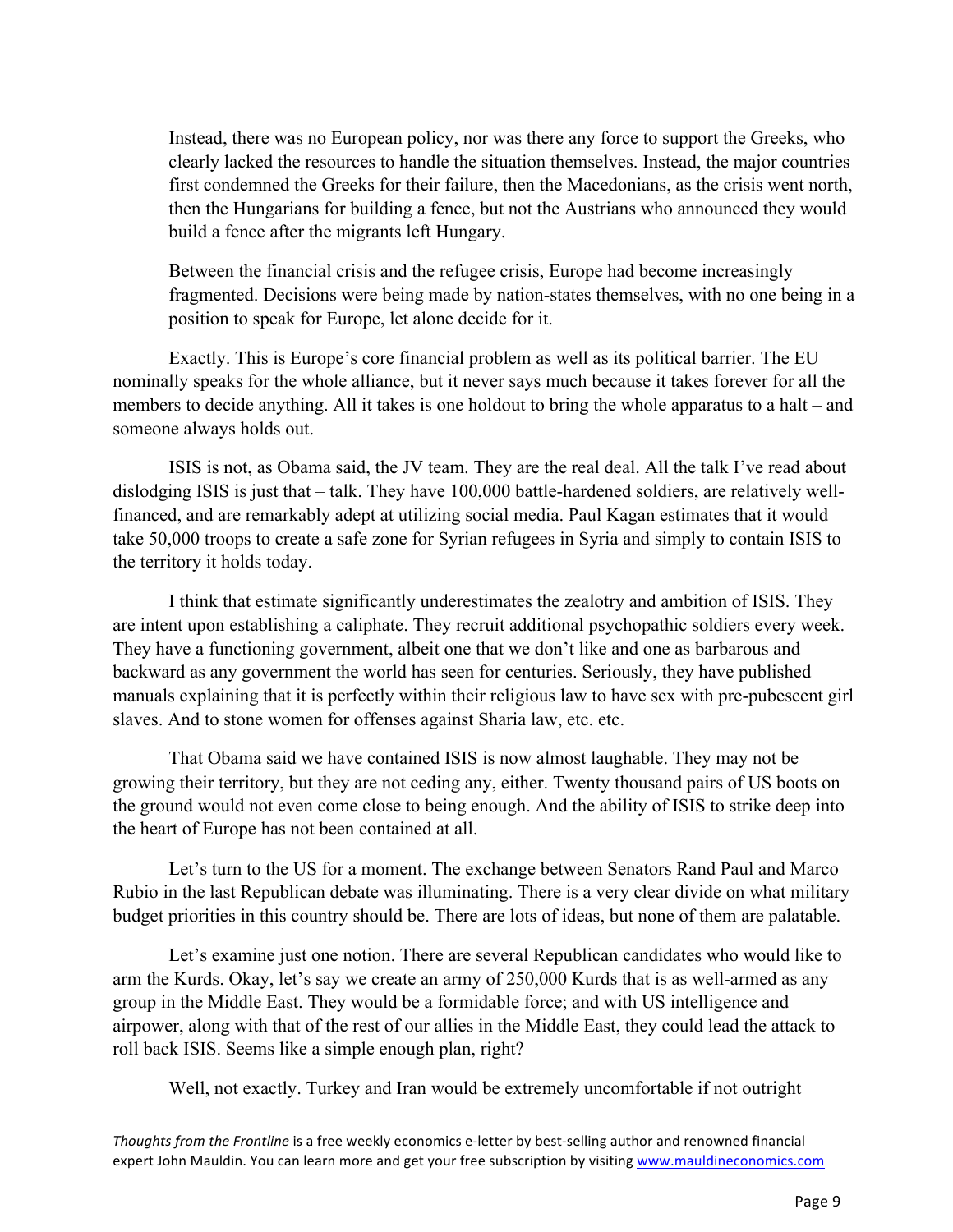hostile to such a scheme. Iraq, such as it is, would be rendered completely incapable of keeping the Kurds from forming their own country and then beginning to absorb more of what we now think of as Iraq. At that point, what's to keep them from absorbing the part of Syria that is Kurdish? Can we even assume that the Kurds would give up any of the territory they took from ISIS? There are large parts of Turkey and Iran that are heavily Kurdish. How would those countries be affected? In addition, there are severe divisions among the Kurds themselves. Arming the Kurds sounds good in theory, but in practice it could be like arming the Taliban in the 1980s to fight the Russians. Then again, it might be a brilliant idea. No one really knows.

Donald Trump wants to stand off and bomb the hell out of ISIS. Okay, that doesn't cost a great deal of US blood, but how many videos of women and children being killed along with ISIS troops is this country and the world willing to stomach? How much blood and treasure are we willing to spend to go back into the Middle East? The free world was willing to go along with massive bombing of mostly civilian cities in World War II, but I doubt there is anywhere near that much resolve today. Most of the cities occupied by ISIS – they are sometimes characterized as "strongholds" – are actually heavily civilian, and the citizens have no option to relocate.

There are no good solutions, or at least no attractive ones, for dealing with ISIS. And that reality means they and their terrorist cohorts around the world will continue to be free to operate. Hollande can talk about massive reprisals, but I'm not sure reprisals will solve France's problem of homegrown terrorists.

We should recognize that the "terrorists" in the recent Paris attacks were basically French citizens growing up in the Muslim ghettos (let's call them what they are), where youth unemployment is 40 to 50%.

The reality is that there are going to be more terrorist attacks in Europe, and every one of them is going to make more European voters increasingly uncomfortable. With each terrorist act, voters are going to grow increasingly restless and increasingly willing to listen to politicians who will promise to control borders and make people safe.

There is already a great deal of economic distress in Europe, and a great deal of political unrest as a result. Throw in a few more terrorist acts, which are almost a certainty given homegrown terrorists and the porous nature of European borders, not to mention the refugee issue (which is going to be massively expensive in the short term), and we may see the centrist parties lose control of the political process. It is no longer outside the realm of probability that anti-EU political parties will take control of major countries in Europe. Marine Le Pen is riding high in the French polls.

If Marine Le Pen is the answer, France is asking the wrong question. I wonder what kind of working partner she would be with Angela Merkel. And that's assuming that Angela Merkel can stay in power. I have to wonder where the political leader who will take the EU forward is going to come from.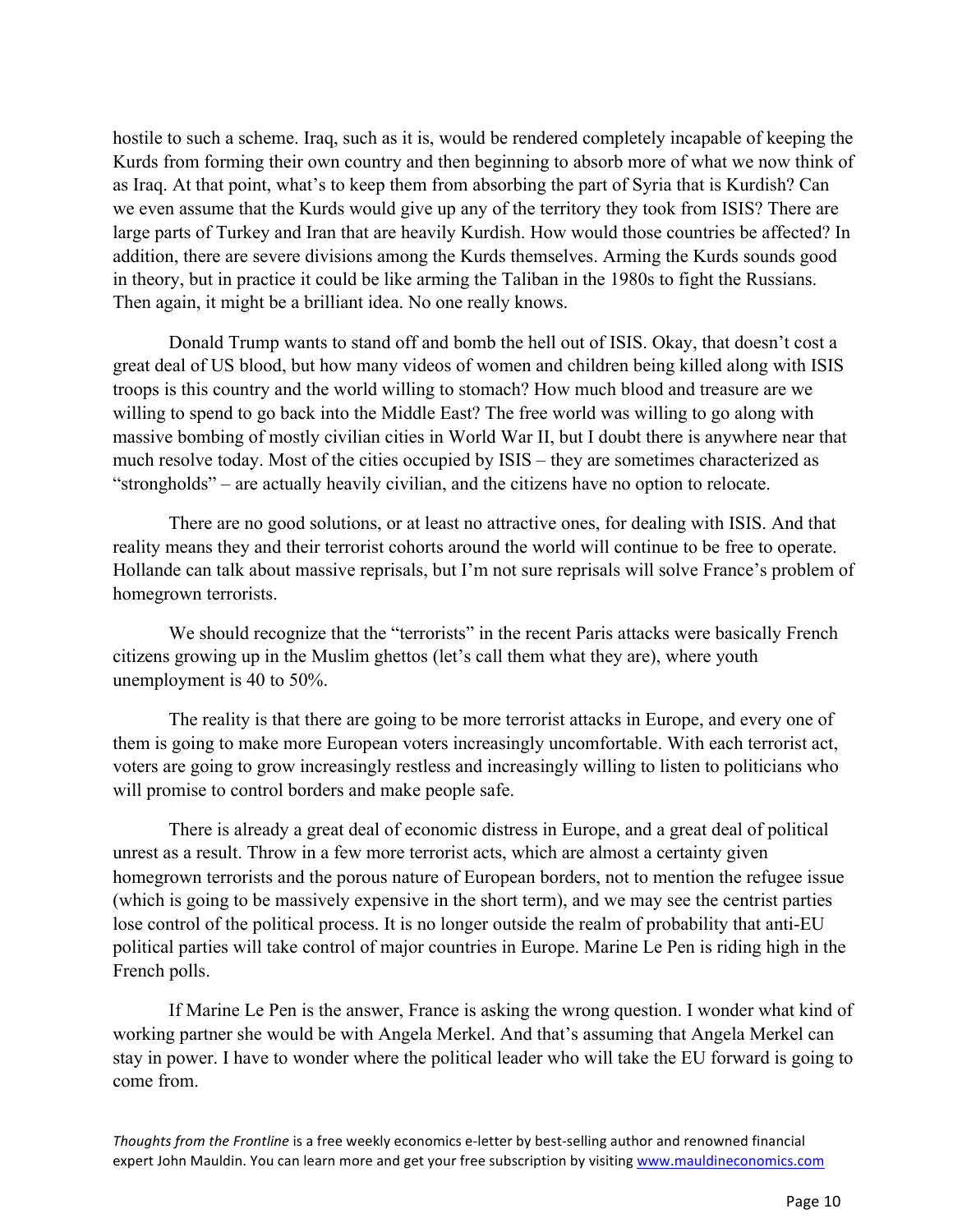Please understand that I am actually pro-immigration, for economic reasons, leaning against the grain of many of my political friends. Europe actually needs immigration, but the kind of immigration they are getting is making their citizens very uncomfortable.

The problems in the Eurozone are already massive and can be managed only with considerable political coordination. There has been precious little political coordination and agreement in the European Union lately. Toss into the mix the current refugee and terrorist crises, and it becomes significantly more difficult, if not impossible, to achieve positive outcomes in Europe. I have no particular love for any of the centrist parties in Europe. And they may well deserve to be voted out. Then again, look how well that turned out for Greece. And the center-right doesn't appear to be doing all that well in Portugal, either.

I don't see how the situation in Europe ends well. And that is sad, because Europe, the Europe I know and love, deserves better.

## **Hong Kong, Hollywood (Florida), and the Cayman Islands**

The schedule in the subhead above sounds hectic, but it's not really. I'm not scheduled to fly until early January, when I will spend five days in Hong Kong. More on that in future letters. In late January I will be the keynote speaker at the big ETF conference (ETF.com), where a few thousand people will gather to talk about portfolio design in the world of ETFs. I'm really looking forward to that. Then I'll return to the Cayman Islands for a speech in early February. I know I have to get to New York and maybe Washington DC sometime betwixt and between; but for me that is a rather sedate travel schedule, which is good, because I need to be spending most of my time researching and writing.

The letter is coming to you a little later than usual because I was able to spend more time than I had originally planned with my friend and Hall of Fame science fiction writer David Brin. David is a fount of knowledge and ideas and a true expert on the issue of privacy in the future. He does a great deal of consulting with various national security agencies on the topics of cybersecurity and privacy. It turns out science fiction writers can actually come up with plausible scenarios that government agencies tend not to come up with.

David and I spent quite a bit of time talking about the nature of privacy. We both expect that what my fellow Baby Boomers think of as their right to privacy will be continually eroded in the future. The recent terrorist attacks will only accelerate that trend. David points out that to think that major government agencies don't already have all the encryption-decoding ability they need is laughable. The whole privacy debate is basically for show.

His solution? Recognize that we are losing our privacy and that the government will have more information about us than any of us are comfortable with. What we have to do is pass very firm laws regarding what they can do with that information and then create far more strict oversight of the various government agencies involved to make sure they don't breach those laws. A few congressional committees will not be not enough.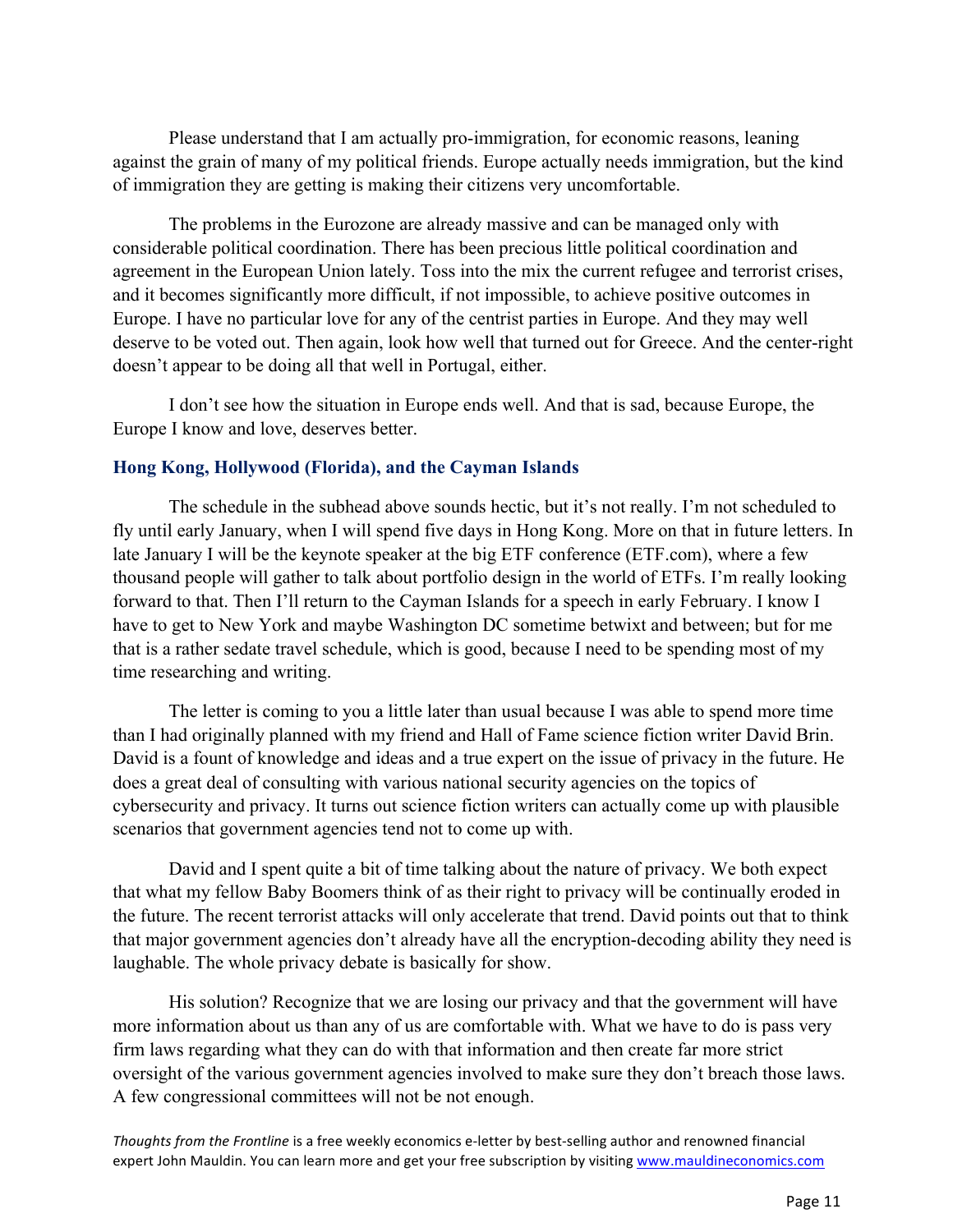I saw a poll today that said that 40% of Millennials are actually okay with limiting free speech if it is racist. And we think that our kids are going to be worried about a little invasion of privacy? David says it's almost as though there is a conspiracy among all the Millennials to post everything they do on Facebook so that in the future everybody will agree to ignore what's on Facebook when evaluating people. Maybe that is indeed their rationale, because they all do it, though I still get on my kids about what they post on Facebook, even if it's generally down the middle.

It's time to hit the send button. In a short while I will be going to the theater to watch the fourth and final movie in the *Hunger Games* series. I have found the acting of Jennifer Lawrence to be absolutely captivating, as well as that of Donald Sutherland and others in the cast. The films are a stark reminder of what can happen when security becomes more important than liberty. And with that thought, I'll wish you a very good week. We all have much to be thankful for.

Your thinking about how the future will unfold analyst,

I Maddi

John Mauldin

## **Share Your Thoughts on This Article**

**Post a Comment** 

Send to a Friend | Print Article | View as PDF | Permissions/Reprints | Previous Article

*Thoughts From the Frontline* is a free weekly economic e-letter by best-selling author and renowned financial expert, John Mauldin. You can learn more and get your free subscription by visiting http://www.mauldineconomics.com.

Please write to **subscribers@mauldineconomics.com** to inform us of any reproductions, including when and where copy will be reproduced. You must keep the letter intact, from introduction to disclaimers. If you would like to quote brief portions only, please reference http://www.mauldineconomics.com.

To subscribe to John Mauldin's e-letter, please click here: http://www.mauldineconomics.com/subscribe/

To change your email address, please click here: http://www.mauldineconomics.com/change-address

If you would ALSO like changes applied to the Mauldin Circle e-letter, please include your old and new email address along with a note requesting the change for both e-letters and send your request to compliance@2000wave.com.

To unsubscribe, please refer to the bottom of the email.

*Thoughts From the Frontline* and JohnMauldin.com is not an offering for any investment. It represents only the opinions of John Mauldin and those that he interviews. Any views expressed are provided for information purposes only and should not be construed in any way as an offer, an endorsement, or inducement to invest and is not in any way a testimony of, or associated with, Mauldin's other firms. John Mauldin is the Chairman of Mauldin Economics, LLC. He also is the President of Millennium Wave Advisors, LLC (MWA) which is an investment advisory firm registered with multiple states, President and registered representative of Millennium Wave Securities, LLC, (MWS)